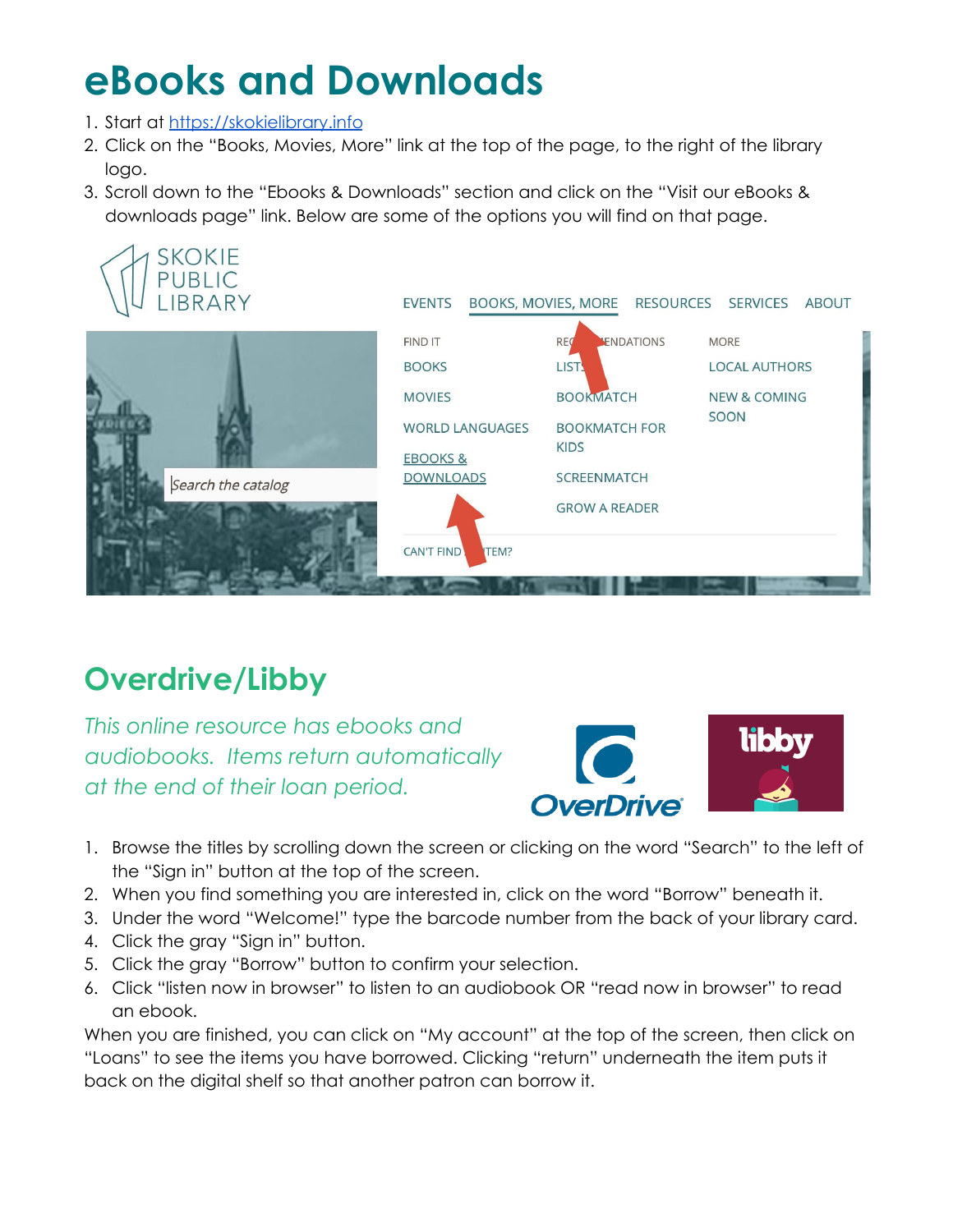## **hoopla**

*This online resource has books, audiobooks, comics, movies, tv shows, and music. Items return automatically at the end of their loan period.*



The first time you use Hoopla, you will need to sign up for a FREE account. Once your account is set up, you'll sign in with the email address and password you created.

- 1. Click the blue "Get started today" button in the middle of the screen.
- 2. Type your email in the first box.
- 3. Type your email again in the second box to confirm it.
- 4. Type an 8-40 character password in the third box.
- 5. Type the same 8-40 character password in the final box to confirm it.
- 6. Click the blue "Agree" box at the bottom right corner of the screen to continue.

After you have signed up for an account, you can access this resource by typing your email and password in the white boxes on the top right side of the hoopla home screen and click "Log in!" (Hint: Click the "Remember me" box so you won't have to type your email and password each time.) Once you have logged in with your new account, find Skokie Public Library and then sign up with your library card (enter it without spaces).

After you have signed in, you will be at the My Hoopla page.

- Hover over the "Browse" button in the blue bar at the top of the page, then select a category—Audiobooks, Movies, Music, Comics, Ebooks, or Television" to browse OR
- Use the search bar to find specific things that you are interested in.

When you find something you want to try

- 1. Click on the picture for that item, then click the blue "Borrow" button.
- 2. Click "borrow title" in the blue box on the pop-up screen to confirm that it is the title you want to borrow.
- 3. Click the "x" in the upper right corner of the pop-up.
- 4. Click the blue "Read" box if the item is a book or the blue "Play" box if the item is a movie or music.